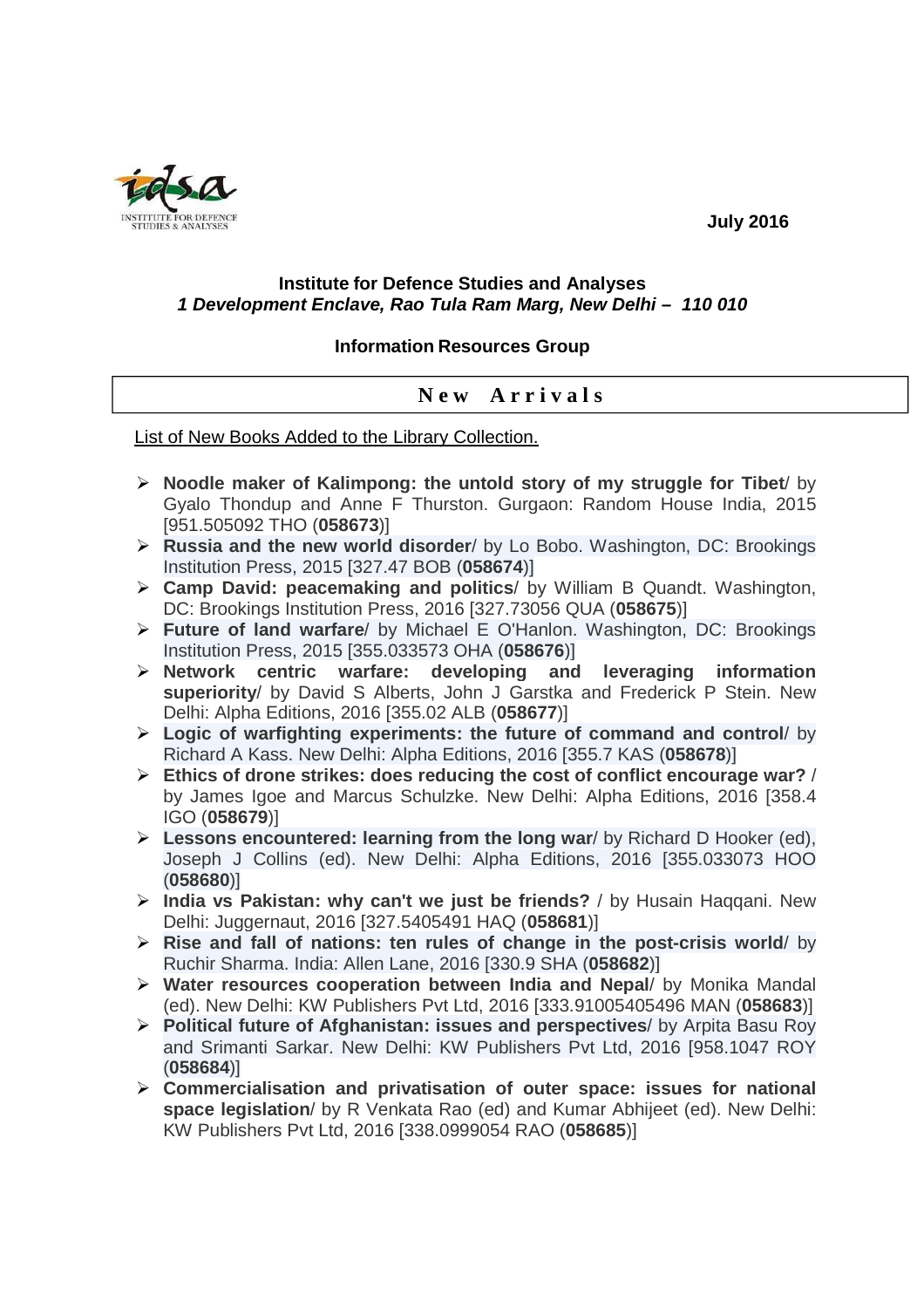- **Looking East since 1947: India's Southeast Asia policy**/ by Subhadeep Bhattacharya. New Delhi: KW Publishers Pvt Ltd, 2016 [327.54059 BHA (**058686**)]
- **Jammu and Kashmir: politics of identity and separatism**/ by Rekha Chowdhary. New Delhi: Routledge, 2016 [320.9546 CHO (**058687**)]
- **1965: stories from the second Indo-Pak war**/ by Rachna Bisht Rawat. Gurgaon: Penguin Books, 2015 [954.9045 RAW (**058688**)]
- **Filing religion: state, hinduism, and courts of law**/ by Daniela Berti (ed), Gilles Tarabout (ed) and Raphael Voix (ed). New Delhi: Oxford University Press, 2016 [210.1 BER (**058689**)]
- **Foreign policy of Nepal**/ by S D Muni. New Delhi: Adroit Publishers, 2016 [327.105496 MUN (**058690**)]
- **Water security in peri-urban South Asia: adapting to climate change and urbanization**/ by Vishal Narain (ed) and Anjal Prakash (ed). New Delhi, Oxford University Press, 2016 [333.9105 NAR (**058691**)]
- **Afghanistan-Pakistan-India: a paradigm shift**/ by Shaida Mohammad Abdali. New Delhi: Pentagon Press, 2016 [327.1 ABD (**058692**)]
- **Imagination and realities: Nepal between past and present**/ by Gerard Toffin. New Delhi: Adroit Publishers, 2016 [320.5496 TOF (**058693**)]
- **Bhutan: contemporary issues and perspectives**/ by Rajesh S Kharat (ed). New Delhi: Adroit Publishers, 2016 [954.5498 KHA (**058694**)]
- **Business and conflict in fragile states: the case for pragmatic solutions**/ by Brian Ganson, Achim Wennmann. London: Routledge, 2016 [363.32 GAN (**058695**)]
- **Arthashastra: the science of wealth**/ by Thomas R Trautmann. Gurgaon: Penguin Books India Pvt Ltd, 2012 [330.91054 TRA (**058696**)]
- **Science in India: institution-building and the organizational system for research and development**/ by Ward Morehouse. Bombay: Popular Prakashan, 1971 [509.54 MOR (**058697**)]
- **Status of jointness in Indian security apparatus (Monograph Series No.51)**/ by Vijai Singh Rana. New Delhi: IDSA, 2016 [355.033054 RAN (**058698**)]
- **Status of jointness in Indian security apparatus (Monograph Series No.51)**/ by Vijai Singh Rana. New Delhi: IDSA, 2016 [355.033054 RAN (**058699**)]
- **China's transition under Xi Jinping: China year book 2015**/ by Jagannath P Panda (ed). New Delhi: Pentagon Press, 2016 [327.51 PAN (**058700**)]
- **China's transition under Xi Jinping: China year book 2015**/ by Jagannath P Panda (ed). New Delhi: Pentagon Press, 2016 [327.51 PAN (**058701**)]
- **Autonomous district councils**/ by L S Gassah (ed). New Delhi: Omsons Publications, 1997 [352.264 GAS (**058702**)]
- **Handbook of Indian defence policy: themes, structures and doctrines**/ by Harsh V Pant (ed). New Delhi: Routledge, 2016 [355.4 PAN (**058703**)]
- **Nice guys finish second memoirs**/ by B K Nehru. Gurgaon: Penguin Books India Pvt Ltd, 2012 [923.54 NEH (**058704**)]
- **Putin's wars: the rise of Russia's new imperialism**/ by Marcel H Van Herpen. Lanham: Rowman and Littlefield, 2015 [327.47 HER (**058705**)]